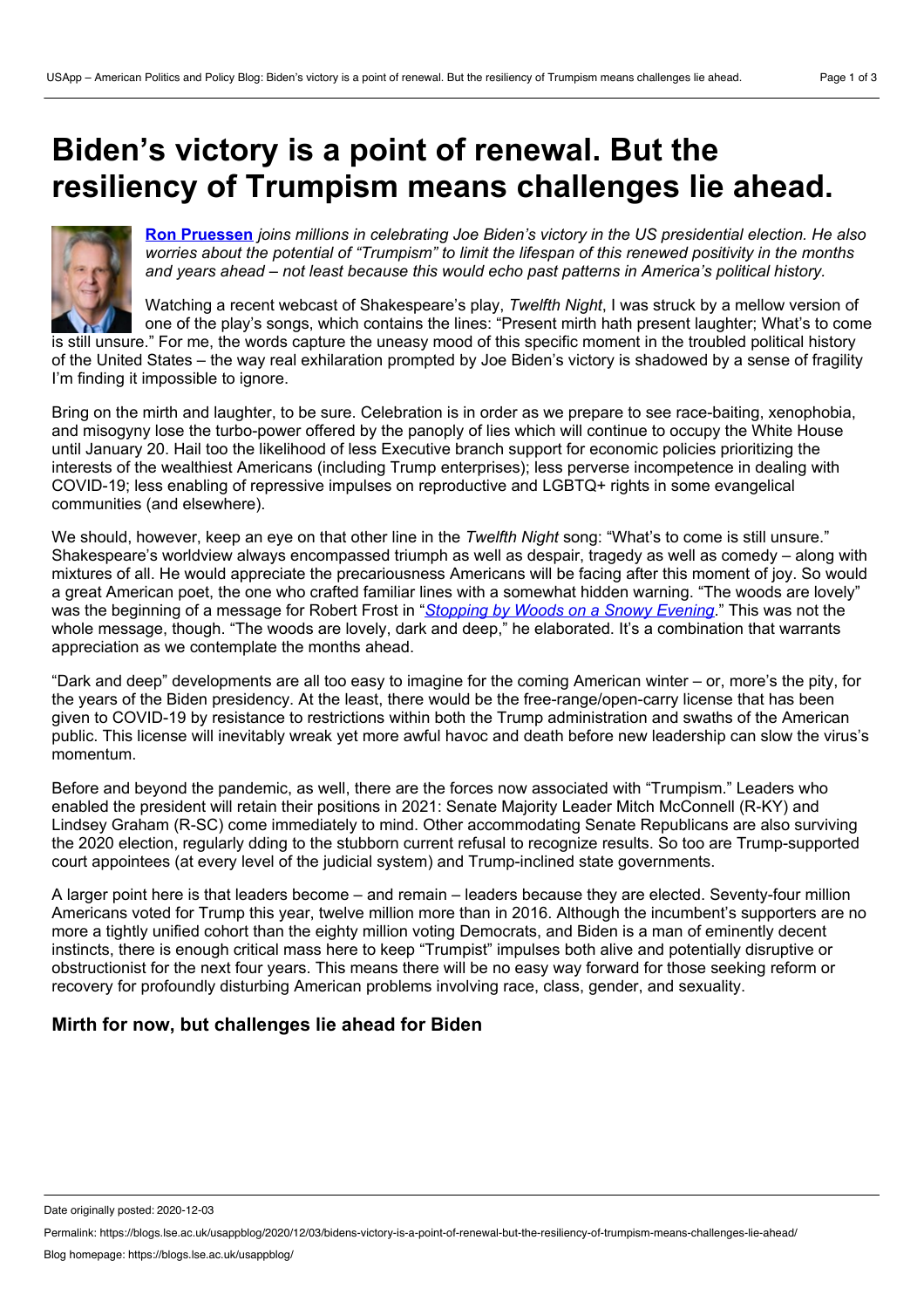That challenging circumstances will confront the new president should not come as a surprise, even if the present mirth and laughter prompted by Biden's electoral victory accentuate the wish that it was otherwise. Frost's "deep" woods have too many counterparts in centuries of American political history – where patterns virtually never reveal unruffled transitions from one party's control of the White House to another's. Political parties inevitably entail clashes of values, priorities, and policies. Nor, distressingly, do the depths of the political past lack for times when "dark" would be another adjective to borrow from Frost. This has been especially true after periods in which liberal/reform transformation efforts lost momentum in the face of escalating resistance.



*[Photo](https://unsplash.com/photos/DZcZ4Kskq6U) by Tim [Mossholder](https://unsplash.com/@timmossholder?utm_source=unsplash&utm_medium=referral&utm_content=creditCopyText) on [Unsplash](https://unsplash.com/?utm_source=unsplash&utm_medium=referral&utm_content=creditCopyText)*

The deconstruction of Reconstruction in the 1870s undid the racial justice efforts of the Civil War and the 13<sup>th</sup>, 14<sup>th</sup>, and 15<sup>th</sup> amendments – paving the way for government-sanctioned "Jim Crow" practices that stained American lives for decades. (In 1869, the escaped slave turned abolitionist and renowned author Frederick Douglass happily wrote "Iseem myself to be living in a new world" – doubtless somewhat unconscious of the way that word "seem" would shortly gather force.)

Conservative Republican "normalcy" in the 1920s stalled the clock on Progressive Era economic and social reforms, compounding that by enacting severe immigration restrictions and tolerating a resurgent Ku Klux Klan. The decade also saw foreign policies strongly tilted toward economic nationalism (high tariffs) and political distance from the multilateral potential of the League of Nations.

By the 1970s, Lyndon Johnson's Great Society initiatives – already suffering from the self-inflicted wounds of the Vietnam War – met further reverses as conservative (and reactionary) forces gathered strength. Richard Nixon's "southern strategy," in particular, used barely veiled race messaging (and "law and order") to give Republicans a tool for electoral success still being wielded half a century later.

As Joe Biden and most Americans now face formidable tasks and obstacles on the other side of present celebrations, the familiarity of these challenges deserves recognition. The country has been here before and those seeking more social and economic justice – "more perfect union" – kept pushing forward. "Present laughter" didn't translate into a lack of stamina and patience. Nor did admiration for lovely woods filling up with snow: as Frost wrote in ending his poem, "But I have promises to keep/And miles to go before I sleep."

### *Please read our comments policy before [commenting](http://blogs.lse.ac.uk/usappblog/comments-policy/)*.

Note: This article gives the views of the author, and not the position of USAPP – American Politics and Policy, nor *of the London School of Economics.*

*Shortened URL for this post:* **<https://bit.ly/3g1yEpK>**

Date originally posted: 2020-12-03

Permalink: https://blogs.lse.ac.uk/usappblog/2020/12/03/bidens-victory-is-a-point-of-renewal-but-the-resiliency-of-trumpism-means-challenges-lie-ahead/